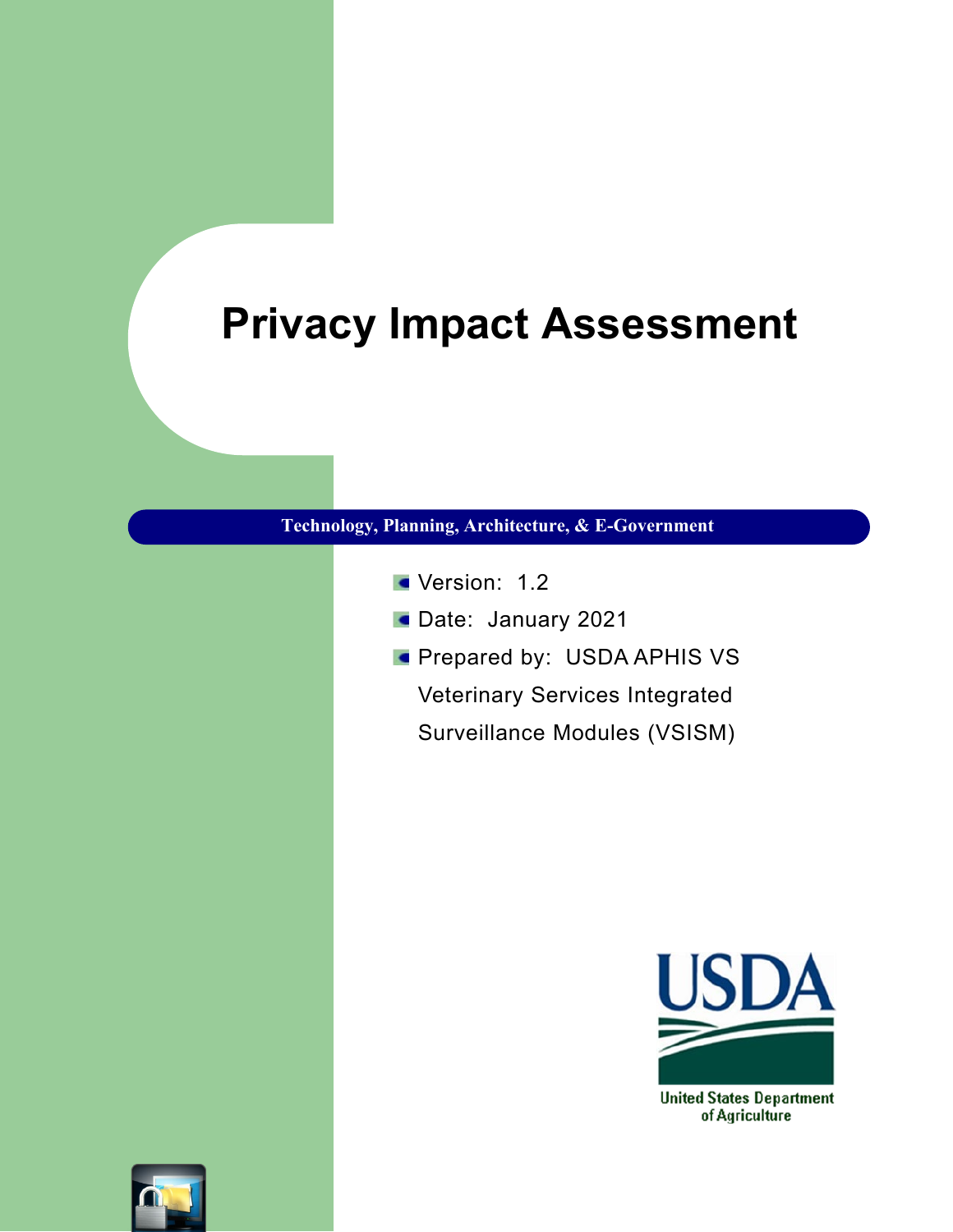

# **Privacy Impact Assessment for the**

# **Veterinary Services Integrated Surveillance Modules (VSISM)**

**January 2021**

**Contact Point Orlando Baca USDA APHIS Veterinary Services**

**Reviewing Official**  *Tonya Woods Director, Freedom of Information and Privacy Act Staff* **United States Department of Agriculture** *(301) 851-4076*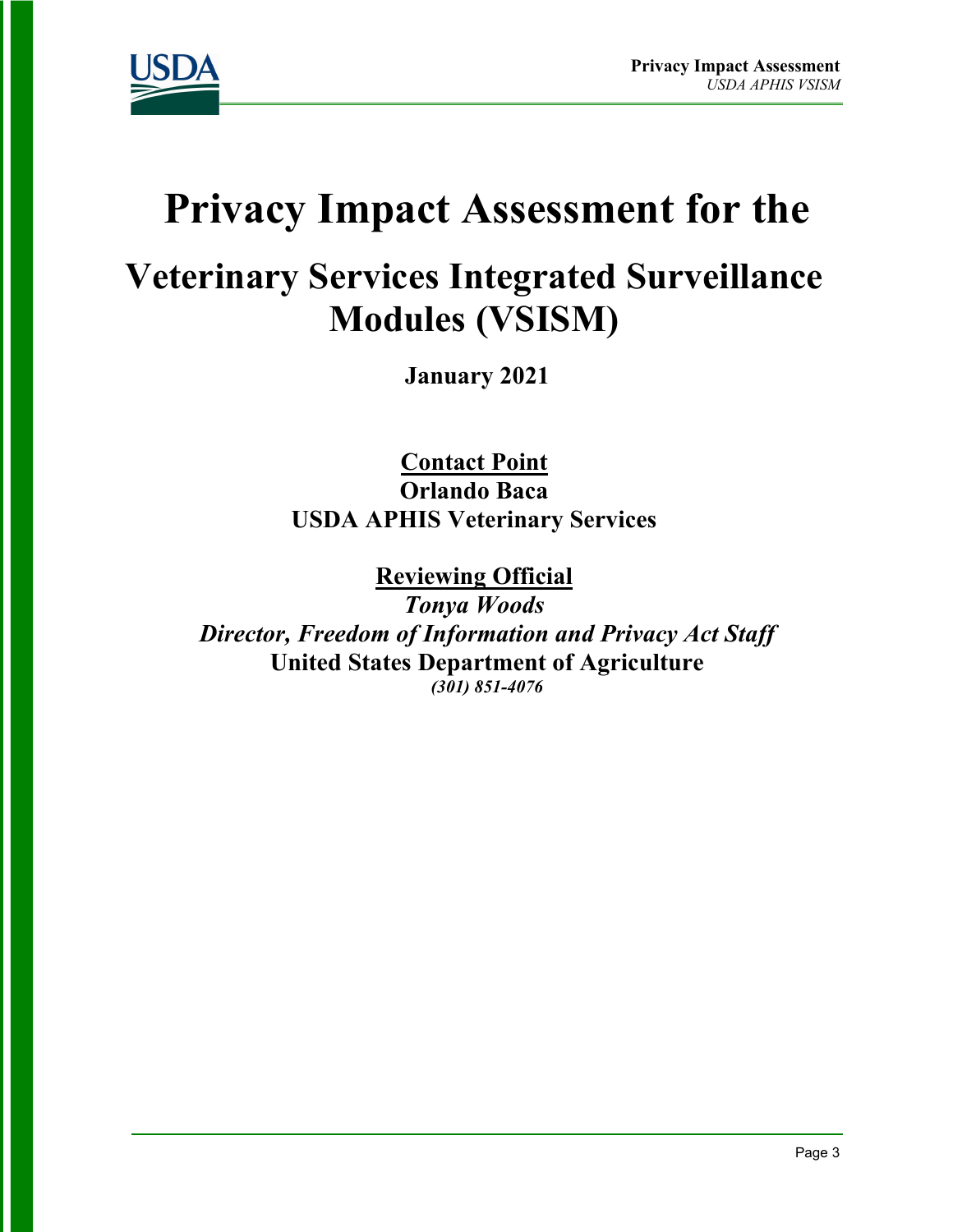



# **Abstract**

- This Privacy Impact Assessment (PIA) is for the USDA, Animal and Plant Health Inspection Service (APHIS), Veterinary Services (VS), Veterinary Services Integrated Surveillance Modules (VSISM).
- USDA APHIS VSISM is an enterprise-level (business-wide) animal health and surveillance electronic information management system. It provides an electronic means of data input, data transmission, data storage, and data reporting. This system enables USDA APHIS to take a comprehensive and integrated approach to collecting and managing animal health data for disease management and surveillance programs.
- This PIA was conducted as part of annual assessment documents update.

# **Overview**

The USDA APHIS VSISM is an animal health and surveillance system which provides enterpriselevel surveillance and animal health program data for numerous species and diseases to facilitate the detection, management, prevention, investigation, control and eradication of animal diseases.

The USDA APHIS VSISM maintains the following data on collection site, animal, and specimen information, as well as conditions to test for on the specimens, depending on the stream and condition of interest.

#### **Syndromic Observations**

These are qualitative observations about a given animal grouped by important clinical subdivisions of the animal such as the nervous system, cardiovascular or musculoskeletal. This data is not characteristic of a disease, but of an animal. It can be used to assess the probability of a given disease and thus inform testing requests and epidemiological surveys. Currently some submissions capture clinical signs, but it is in reference to a specific disease, and there is no cross program standard.

#### **Lab Submission Test Orders and Results**

These include the recording of laboratory test results and interpretations for specimens submitted to a diagnostic lab. These results and interpretations are specific to a condition, unlike the recording of syndromic observations which may be related to more than one condition. Test results represent a quantitative determination of a given disease incidence in an animal determined through testing of specimens taken from the animal. The results are used to support specimen or animal level interpretations which have direct surveillance consequences.

#### **Compliance Observations**

This category is comprised of observations of the operating parameters of a facility engaged in specific production practices characterized by discrete quantitative or semi-quantitative parameters. For example, a waste feeder facility may require the temperature of the cooker to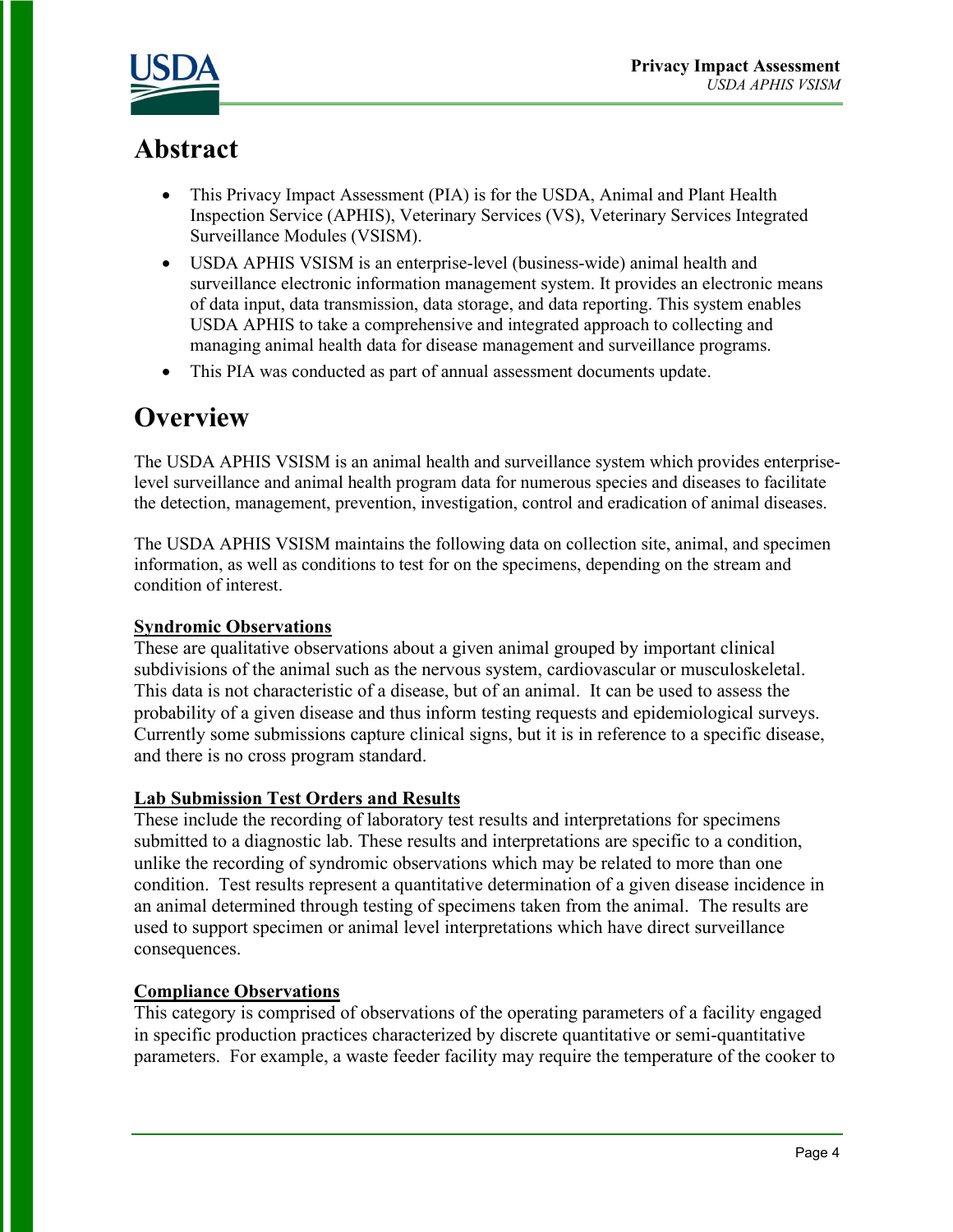

be within a certain range, or a herd or flock certification<sup>[1](#page-3-0)</sup> program may have requirements in place regarding fencing, allowed feed, etc. In general this data will be characteristic of either the premises or the animal group as a whole, not of individual animals.

The USDA APHIS VSISM supports the Veterinary Services mission to protect and improve the health, quality, and marketability of our nation's animals by providing a nationwide repository of animal health and productivity information.

USDA APHIS VSISM also maintains name, address, and phone information for individuals identified as contacts for premises (locations) and owners of animals or animal related operations involved with the various programs. Because of the variable nature of the premises, including sole proprietorships, and the undocumented relationship of the contact to the premises, many of the contacts are private citizens.

The USDA APHIS VSISM is funded by Congress through appropriated funds for the Animal Health Technical Services budget line item. The system received a renewal of its Authority to Operate (ATO) in May 2021. VSISM has a security categorization of "Moderate".

# **Section 1.0 Characterization of the Information**

The following questions are intended to define the scope of the information requested and/or collected as well as reasons for its collection as part of the program, system, rule, or technology being developed.

### **1.1 What information is collected, used, disseminated, or maintained in the system?**

<span id="page-3-0"></span>

| <b>Information/Record Type</b> | <b>Component Data (Examples)</b>                                                                                                                              |
|--------------------------------|---------------------------------------------------------------------------------------------------------------------------------------------------------------|
| Premises                       | Physical location of a business or animal<br>herd/flock                                                                                                       |
| Observations                   | Attributes of the location, subjects, and samples<br>collected                                                                                                |
| <b>Test Orders and Results</b> | Test submission information and test results for<br>diseases such as Classical Swine Fever, Swine<br>Brucellosis, Pseudorabies, or Foot and Mouth<br>Disease, |
| Subject                        | Species, breed, sex, age, classification, and any<br>associated individual animal or animal group<br>identifiers.                                             |
| Other                          | Specific ad-hoc data, miscellaneous<br>identification numbers such as the regulatory                                                                          |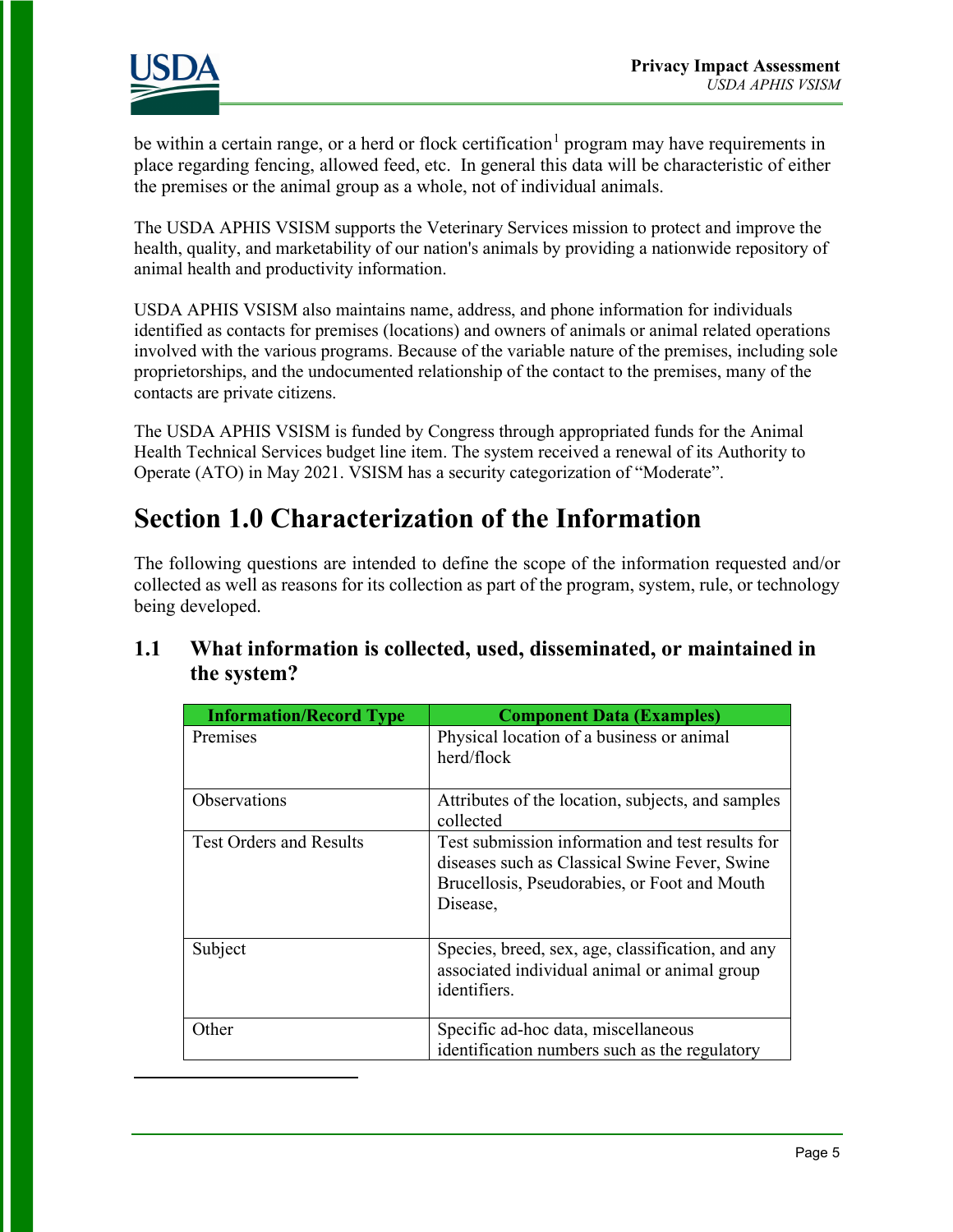

|                        | official ID, animal observations at the<br>collection site, compliance observations, and<br>licensing information for persons and locations. |
|------------------------|----------------------------------------------------------------------------------------------------------------------------------------------|
| Lab                    | <b>Testing laboratory</b>                                                                                                                    |
| Data Collection Stream | Method or means by which the data is being                                                                                                   |
|                        | collected, such as On-Farm, Slaughter,                                                                                                       |
|                        | Slaughter Market, or Diagnostic Lab                                                                                                          |
| <b>Commodity Group</b> | Overall surveillance program such as Swine                                                                                                   |
|                        | Health                                                                                                                                       |
| Person Information     | Name, contact information for collector,                                                                                                     |
|                        | submitter, owner, designated epidemiologist                                                                                                  |

# **1.2 What are the sources of the information in the system?**

The source of information for USDA APHIS VSISM is:

• information collected from visits to production facilities, slaughter plants, or other locations

# **1.3 Why is the information being collected, used, disseminated, or maintained?**

The purpose of the USDA APHIS VSISM system is to allow animal health officials to effectively manage animal disease, pest and surveillance programs by providing:

- a) rapid detection and effective response to animal disease and animal pest events in the United States thereby reducing the spread of infections to new flocks/herds;
- b) epidemiological analysis, including diagnostic testing, surveillance activities, and other factors of epidemiologic importance for evaluating disease risk;

Summarized animal disease information is reported to the (OIE) Office International des Epizooties (World Organization for Animal Health). Some animal disease information is shared with world trading partners provided for risk analysis to demonstrate that US agricultural animal products are safe for export to other countries. Most risk analysis information is aggregated information and does not describe detailed record information.

Some animal disease information is shared with state and federal wildlife agencies, as animal disease frequently crosses over between domesticated animals and wildlife.

Some animal disease information is shared with state and federal public health agencies, as animal disease can cross over between domesticated animals and humans.

All information for a State, by definition, is shared with state animal health officials and state animal health databases for that State. State employees who are authenticated users have access to all the data collected about animals in their state. Federal users have access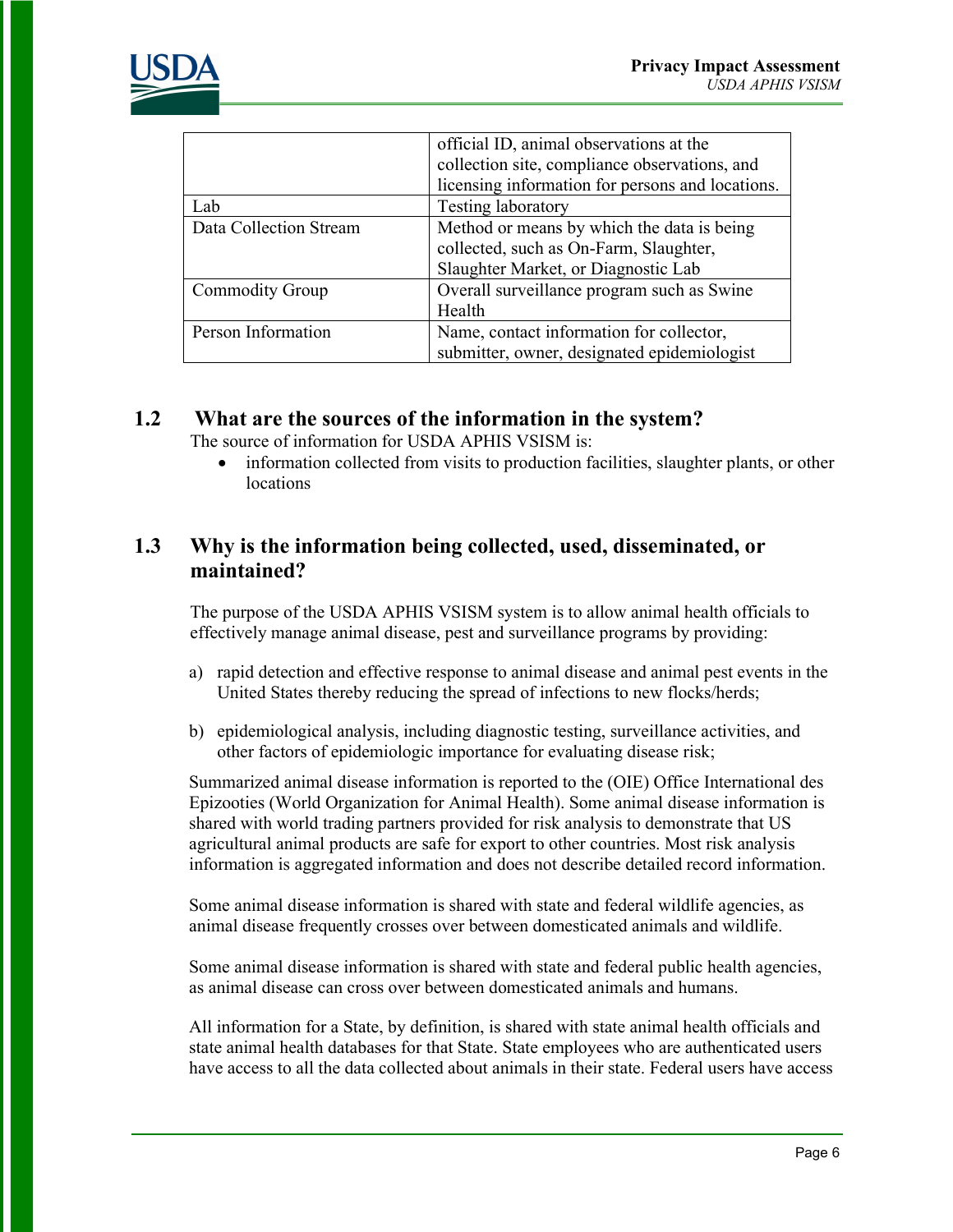

to data to meet the mission of Veterinary Services. State partners use the information to manage animal diseases in their state.

#### **1.4 How is the information collected?**

The information collected from states, users, individuals and/or businesses in the general public is collected on OMB approved form VS 10-4, 6-35, 10-12 and 5-38 at a minimum, as well as approved non-forms. The information is entered directly into the USDA APHIS VSISM application by a state or federal employee entering information provided in person, over the phone, in an email, or letter by a producer. Members of the public do not access system to enter data themselves. Data is input by authenticated state and federal employees.

#### **1.5 How will the information be checked for accuracy?**

Data collected from customers, USDA sources and non-USDA sources are verified for accuracy, relevance, timeliness and completeness by USDA and state employees at the time the data is collected. These employees are responsible for the review and accuracy of the data. Verification of data records occurs on an as-needed basis. Person address information only provides value during the lifecycle of the laboratory testing process and is not validated beyond the time of collection. Also, there are limited systematic data entry constraints to ensure entry completeness and acceptable values.

## **1.6 What specific legal authorities, arrangements, and/or agreements defined the collection of information?**

- The Animal Damage Control Act of 1931, 7 U.S.C. 8301 et seq. of the Animal Health Protection Act
- The Animal Health Protection Act, 7 U.S.C. 8301-8317
- 7 USC Sec. 7629
- The Farm Security and Rural Investment Act of 2002
- Public Health Security and Bioterrorism Preparedness and Response Act of 2002 116 Stat 674-678
- The Homeland Security Presidential Directive 9.
- Farm Bills an omnibus, multiyear law that governs an array of agricultural and food programs

### **1.7 Privacy Impact Analysis: Given the amount and type of data collected, discuss the privacy risks identified and how they were mitigated.**

Unauthorized disclosure of employee and other personal data, as identified in Section 1.1 above, was the primary privacy risk identified in the PTA. USDA APHIS, including the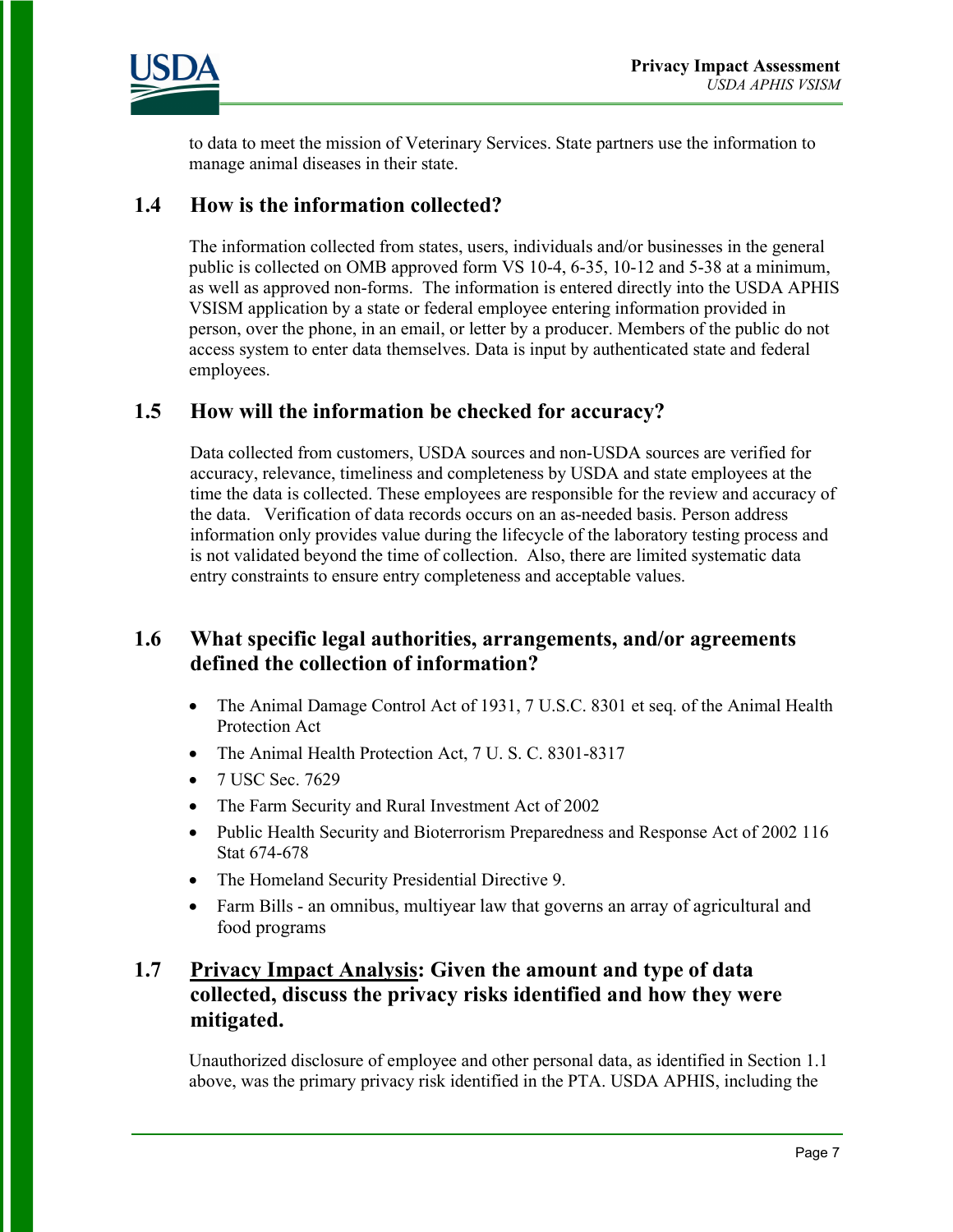

VS Executive Team, District and Commodity Directors, Assistant District Directors, Centers for Epidemiology and Animal Health (CEAH), and State Veterinarians are all responsible for protecting the privacy rights of the employees and other persons identified in the VSISM as required by applicable State and Federal laws. Specific mitigation activities are:

- All access to the data in the system is controlled by formal authorization. Each individual's supervisor must identify (authorize) what functional roles that individual needs in the USDA APHIS VSISM system.
- Access to USDA APHIS VSISM is controlled by the USDA eAuthentication system and/or APHIS VPN.
- The application limits access to relevant information and prevents access to unauthorized information.
- All users receive formal system training and are required to sign Rules of Behavior on an annual basis as part of the USDA mandatory information system security awareness training.
- At the login screen of the application the warning banner must be acknowledged before users are allowed access.

# **Section 2.0 Uses of the Information**

The following questions are intended to delineate clearly the use of information and the accuracy of the data being used.

### **2.1 Describe all the uses of information.**

The data is used for routine animal health surveillance, management of domestic animal disease and pest control programs, and to monitor for and respond to the introduction of foreign animal diseases.

State Veterinarians and State Animal Health officials, as co-owners of the data, have the discretion to share information stored in the USDA APHIS VSISM relevant to premises or persons within their state in accordance with state laws and regulations via public web sites and/or may store such information in animal health and surveillance management databases developed by State IT developers, contractors or other third party software vendors in a manner that provides secure data access.

Certain disease information reported by State and/or Federal employees is recorded in USDA APHIS VSISM. These reports are then summarized by APHIS in reports to the (OIE) Office International des Epizooties (World Organization for Animal Health). No 'customer', 'employee' or 'other' private information is published or distributed to OIE.

The Center for Epidemiology for Animal Health (CEAH) and the Commodity Health Centers have agency responsibility for reporting surveillance and program management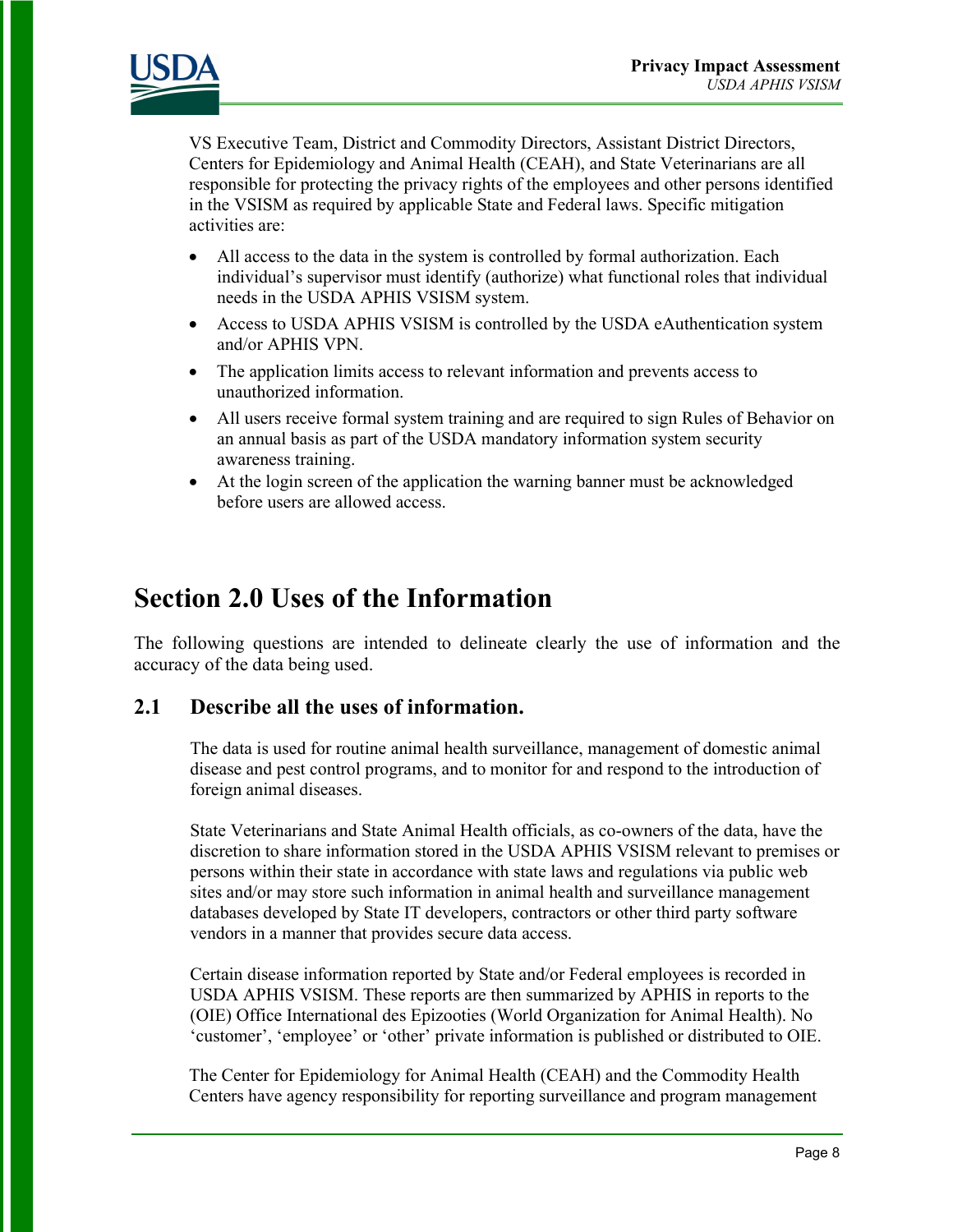

activities on a nationwide basis. The CEAH and the Commodity Health Centers have direct access to the USDA APHIS VSISM data and provide and publish summaries to the public and our trading partners.

#### **2.2 What types of tools are used to analyze data and what type of data may be produced?**

USDA APHIS VSISM data is aggregated into a Data Analytics Warehouse where it is processed and visualized using business analysis tools such as Alteryx and Tableau. Data is also analyzed in Excel spreadsheets and by using SAS® (a statistical application). VSISM also uses VS Data Integration Services (a component of the APHIS Marketing Regulatory Services Amazon Web Service General Support System (MRP AWS GSS)) to integrate data with other VS data sources for performing mission critical analysis of surveillance data. Aggregated data is used to produce summary reports for stakeholders.

#### **2.3 If the system uses commercial or publicly available data please explain why and how it is used.**

USDA APHIS VSISM does not use commercial or publicly available data.

### **2.4 Privacy Impact Analysis: Describe any types of controls that may be in place to ensure that information is handled in accordance with the above described uses.**

- Privacy rights of the employees and other persons will be protected by USDA APHIS VS management within the limits of the Privacy Act of 1974. USDA APHIS VSISM has security controls to address access/security of information.
- All access to the data in the system is controlled by formal authorization. Each individual's supervisor must identify (authorize) what functional roles that individual needs in the USDA APHIS VSISM application.
- All requests for access to the system are verified by user identification and authentication. Users must have a government issued login and password that is controlled and managed either at the Veterinary Services, National, District or local offices or in the case of local State databases the State Veterinarian's office.
- The USDA APHIS VSISM application limits access to relevant information and prevents access to unauthorized information through role-based access.
- All users receive security basics training and are required to sign rules of behavior before being given access to the system. Additionally, all users receive security basics refresher training and sign rules of behavior on an annual basis.
- At the application login screen the warning banner must be acknowledged before users are allowed to log into the application.

# **Section 3.0 Retention**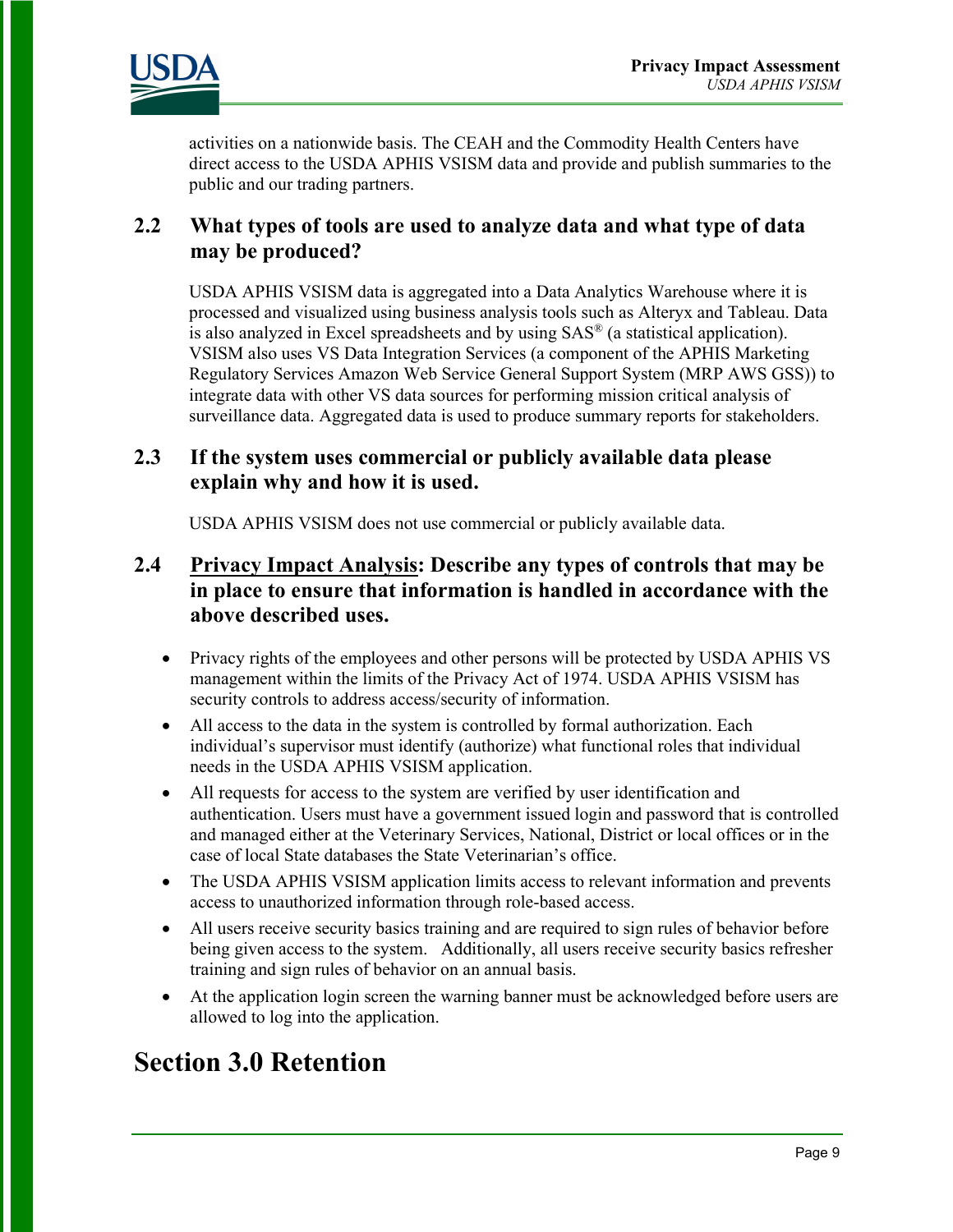

The following questions are intended to outline how long information will be retained after the initial collection.

### **3.1 How long is information retained?**

The records within the USDA APHIS VSISM application are considered permanent until the actual records retention scheduled is approved by NARA.

# **3.2 Has the retention period been approved by the component records officer and the National Archives and Records Administration (NARA)?**

APHIS is currently developing a records schedule to cover these records.

#### **3.3 Privacy Impact Analysis: Please discuss the risks associated with the length of time data is retained and how those risks are mitigated.**

Unauthorized disclosure of contact information, as identified in Section 1.1 above, is the primary privacy risk, as identified by the PTA. Personally Identifiable Information (PII) is limited to names, addresses, email and phone numbers of submitters/collectors and premises/animal owners, and premises identification numbers. The benefit of having that data available for premises backtracking and other trending information during an emergency overrides any risk of unauthorized disclosure. All records will be retained while VS awaits NARA disposition and retention scheduling. USDA APHIS VSISM maintains information in a secure manner and will dispose of information per APHIS Directive 3440.2 and approval NARA disposition authority.

# **Section 4.0 Internal Sharing and Disclosure**

The following questions are intended to define the scope of sharing within the United States Department of Agriculture.

### **4.1 With which internal organization(s) is the information shared, what information is shared and for what purpose?**

All data is available (for the areas/states for which they have responsibility) to USDA APHIS, including District and Commodity Directors, Assistant District Directors, district and national staff, Centers for Epidemiology and Animal Health (CEAH), for program implementation, oversight, and reporting. Data is also shared with the USDA Office of the Chief Information Officer's Data Lake environment for Tableau visualization.

### **4.2 How is the information transmitted or disclosed?**

The APHIS and state users have access to the USDA APHIS VSISM through the APHIS Enterprise Infrastructure (AEI). For reporting, user roles and row-level permissions provide controlled access via Tableau tools and VS Data Integration Services (a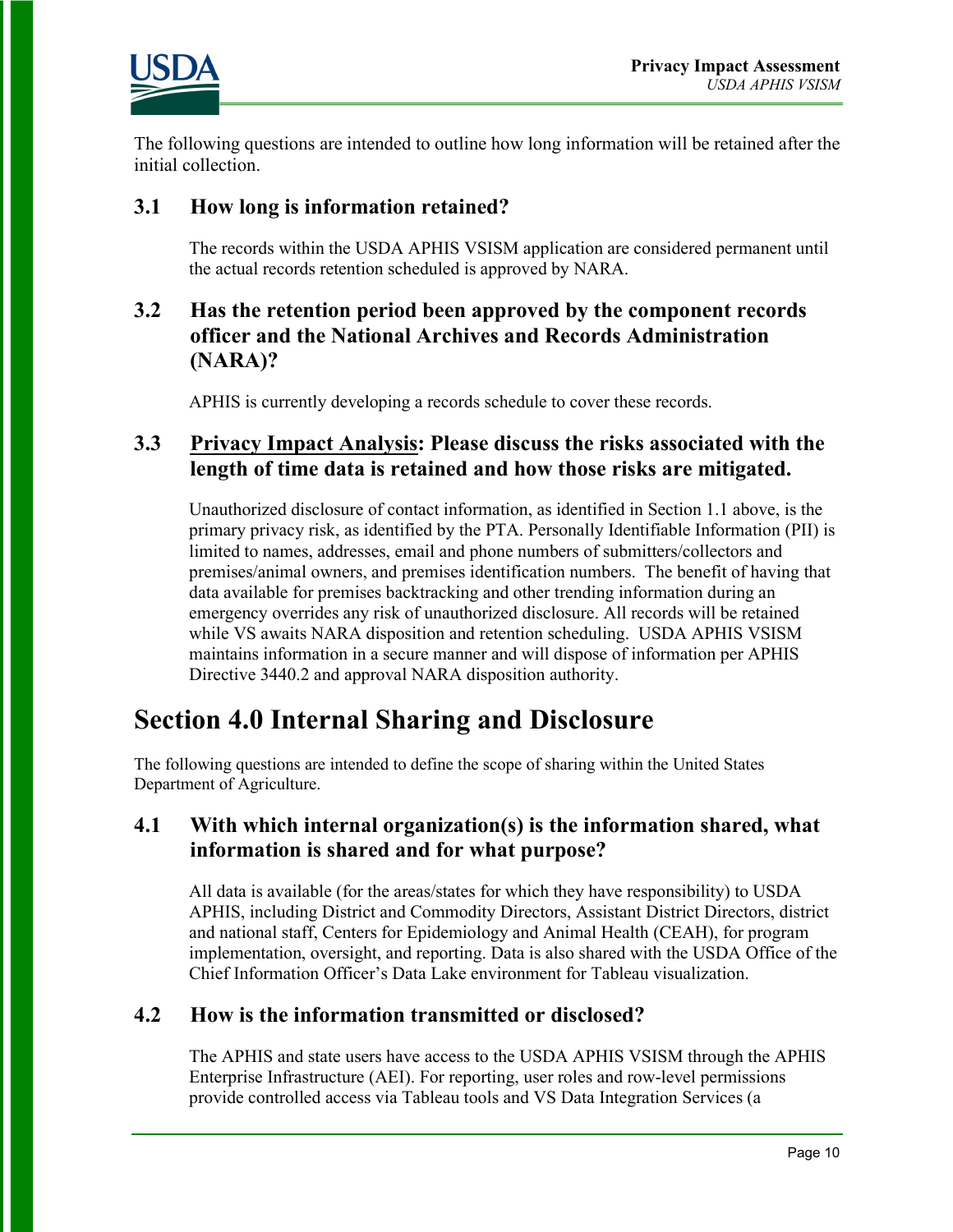

component of the APHIS Marketing Regulatory Services Amazon Web Service General Support System (MRP AWS GSS)). Data is transmitted to the OCIO Enterprise Tableau securely over the network.

### **4.3 Privacy Impact Analysis: Considering the extent of internal information sharing, discuss the privacy risks associated with the sharing and how they were mitigated.**

Unauthorized disclosure of contact information, as identified in Section 1.1 above, is the primary privacy risk to information shared internally to APHIS. These risks are mitigated through USDA APHIS VSISM and MRP Azure Cloud GSS security controls as delineated in the current USDA APHIS VSISM System Security Plan. Further, the animal health professionals who have access to the data are trained in the proper use and dissemination of this data. All access must be approved before it is granted. VS, where feasible and within the technical limitations, ensures activities within the VSISM are audited, PII is used only for authorized purposes and in a manner that is compatible with Privacy Act, and PII use is minimized to the extent necessary to meet the mission needs of the VS surveillance program.

# **Section 5.0 External Sharing and Disclosure**

The following questions are intended to define the content, scope, and authority for information sharing external to USDA which includes Federal, state and local government, and the private sector.

## **5.1 With which external organization(s) is the information shared, what information is shared, and for what purpose?**

- To State/Tribal animal health officials and their contractors and other cooperators authorized access by State/Tribal animal health officials, data from their State/Tribe as co-owners of the data to: (a) Collaborate with USDA in conducting, managing, and evaluating animal health, disease, or pest surveillance or control programs, and monitoring for animal health, diseases or pests; (b) aid in containing and responding to a foreign or domestic animal disease or pest outbreak, bioterrorism, or other animal health emergency; (c) disseminate information and solicit feedback on emergency preparedness and response guidelines and the system itself for the purpose of educating and involving these officials in program development, program requirements, and standards of conduct; and (d) States/Tribes may share information on premises, persons, or animals within their State or Tribe in accordance with State or Tribal laws and regulations via public websites or other means;
- To Federal, State/Tribal, or local government agencies involved with public health such as the Departments of Health and Human Services and Homeland Security (DHS) for the purposes of collaborating with USDA to conduct, manage, or evaluate zoonotic disease or pest awareness, surveillance, response or reporting activities, or to respond to emergencies impacting humans and domestic animals;
- When a record on its face, or in conjunction with other records, indicates a violation or potential violation of law, whether civil, criminal, or regulatory in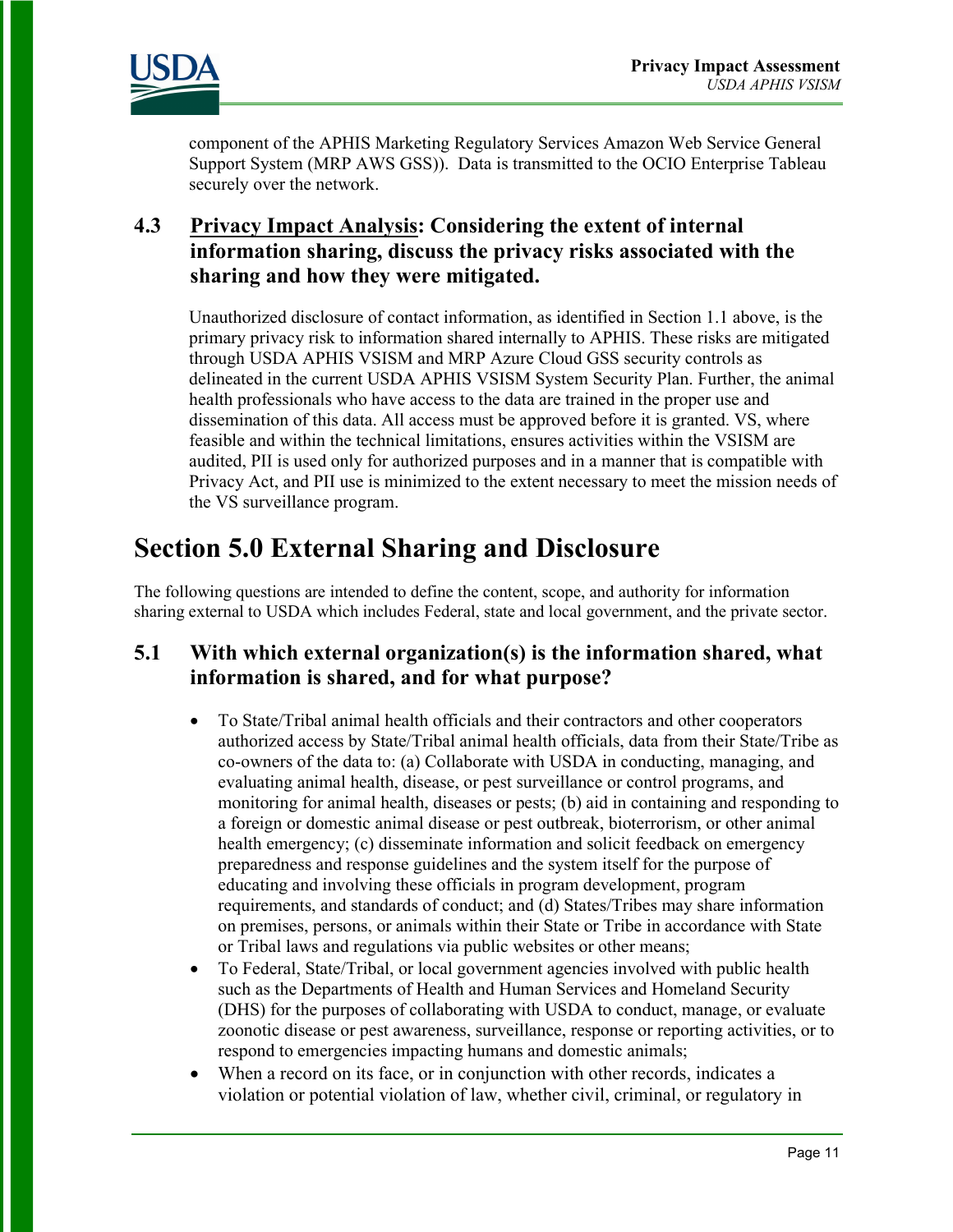

nature, and whether arising by general statute or particular program, statute, or by regulation, rule, or order issued pursuant thereto, disclosure may be made to the appropriate agency, whether Federal, foreign, State, Tribal, local, or other public authority responsible for enforcing, investigating, or prosecuting such violation or charged with enforcing or implementing the statute, rule, regulation, or order issued pursuant thereto, if the information disclosed is relevant to any enforcement, regulatory, investigative, or prosecutive responsibility of the receiving entity;

- (4) To the Department of Justice when: (a) USDA or any component thereof; or (b) any employee of USDA in his or her official capacity, where the Department of Justice has agreed to represent the employee; or (c) the United States Government, is a party to litigation or has an interest in such litigation, and USDA determines that the records are relevant and necessary to the litigation and the use of such records by the Department of Justice is therefore deemed by USDA to be for a purpose that is compatible with the purpose for which USDA collected the records;
- (5) To a court or adjudicative body in a proceeding when: (a) USDA or any component thereof; or (b) any employee of USDA in his or her official capacity; or (c) any employee of USDA in his or her individual capacity where USDA has agreed to represent the employee; or (d) the United States Government is a party to litigation or has an interest in such litigation, and USDA determines that the records are both relevant and necessary to the litigation and the use of such records is therefore deemed by USDA to be for a purpose that is compatible with the purpose for which USDA collected the records;
- (6) To appropriate agencies, entities, and persons when: (a) USDA suspects or has confirmed that the security or confidentiality of information in the system of records has been compromised; (b) USDA has determined that as a result of the suspected or confirmed breach there is a risk of harm to individuals, USDA (including its information systems, programs, and operations), the Federal Government, or national security; and (c) the disclosure made to such agencies, entities, and persons is reasonably necessary to assist in connection with USDA's efforts to respond to the suspected or confirmed compromise and prevent, minimize, or remedy such harm;
- (7) To another Federal agency or Federal entity, when information from this system of records is reasonably necessary to assist the recipient agency or entity in (a) responding to a suspected or confirmed breach or (b) preventing, minimizing, or remedying the risk of harm to individuals, the agency (including its information systems, programs, and operations), the Federal Government, or national security;
- (8) To contractors their agents, grantees, experts, consultants, and other performing or working on a contract, service, grant, cooperative agreement, or other assignment for the USDA, when necessary to accomplish an agency function related to this system of records. Individuals providing information under this routine use are subject to the same Privacy Act requirements and limitation on disclosure as are applicable to USDA officers and employees;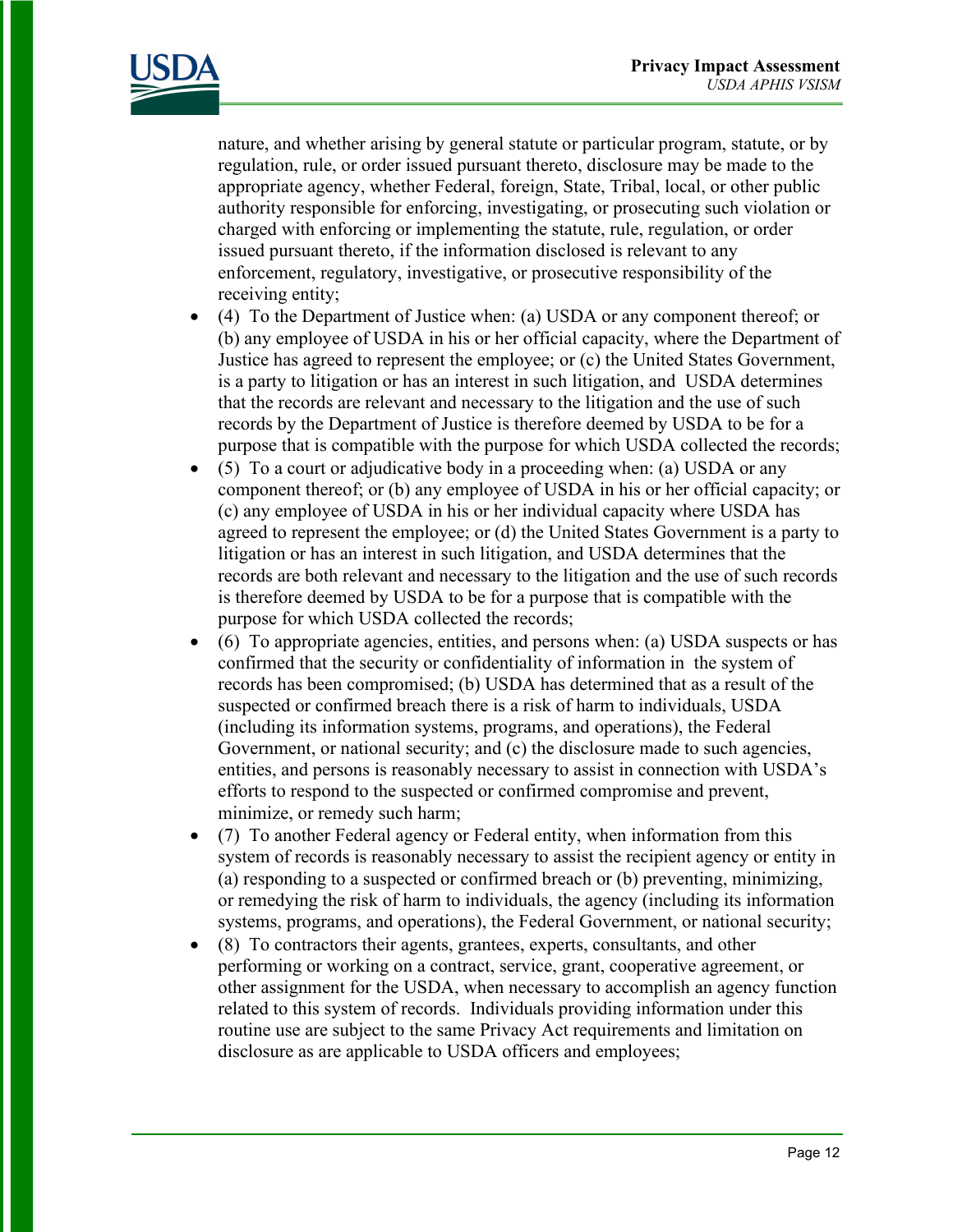

- (9) To a Congressional office in response to an inquiry from that Congressional Office made at the written request of the individual about whom the record pertains; and
- (10) To the National Archives and Records Administration or other Federal Government agencies pursuant to records management inspections being conducted under 44 U.S.C. 2904 and 2906.

# **5.2 Is the sharing of personally identifiable information outside the Department compatible with the original collection? If so, is it covered by an appropriate routine use in a SORN? If so, please describe. If not, please describe under what legal mechanism the program or system is allowed to share the personally identifiable information outside of USDA.**

Yes. Where the USDA controls the personally identifiable information in the VSISM; use of that information will be governed by an appropriate routine use in Animal Health, Disease, and Pest Surveillance and Management System, USDA/APHIS-15. APHIS VS works with State authorities on data protection through the use of Non-Disclosure Agreements (NDAs), Interconnection Security Agreements (ISAs), Memorandum of Understandings (MOUs) and other agreements.

### **5.3 How is the information shared outside the Department and what security measures safeguard its transmission?**

When the functionality is implemented to share information it will be shared on a case-bycase basis and there will be situations when it will be shared in bulk using the approved reporting and analysis tools. The information will be transmitted electronically in report format. If system owner approves system to system external interconnection, this connection will be made in a secure manner, conducted per routine uses outlined in the related System of Record Notice (SORN), and documented with an Interconnection Security Agreement (ISA) with the external sharing partner.

# **5.4 Privacy Impact Analysis: Given the external sharing, explain the privacy risks identified and describe how they were mitigated.**

When, the functionality is implemented to share information it will be in accord with the stated purpose and use of the collection. Safeguards, such as, security and privacy training for organizational personnel will be required. Governance and technical procedures will restrict data access to only those allowed by the user. Finally, all requests for the sharing of PII must be reviewed/approved by the VS Executive Leadership, the System Owner, the VS Authorizing Officer and the APHIS Information Security Branch.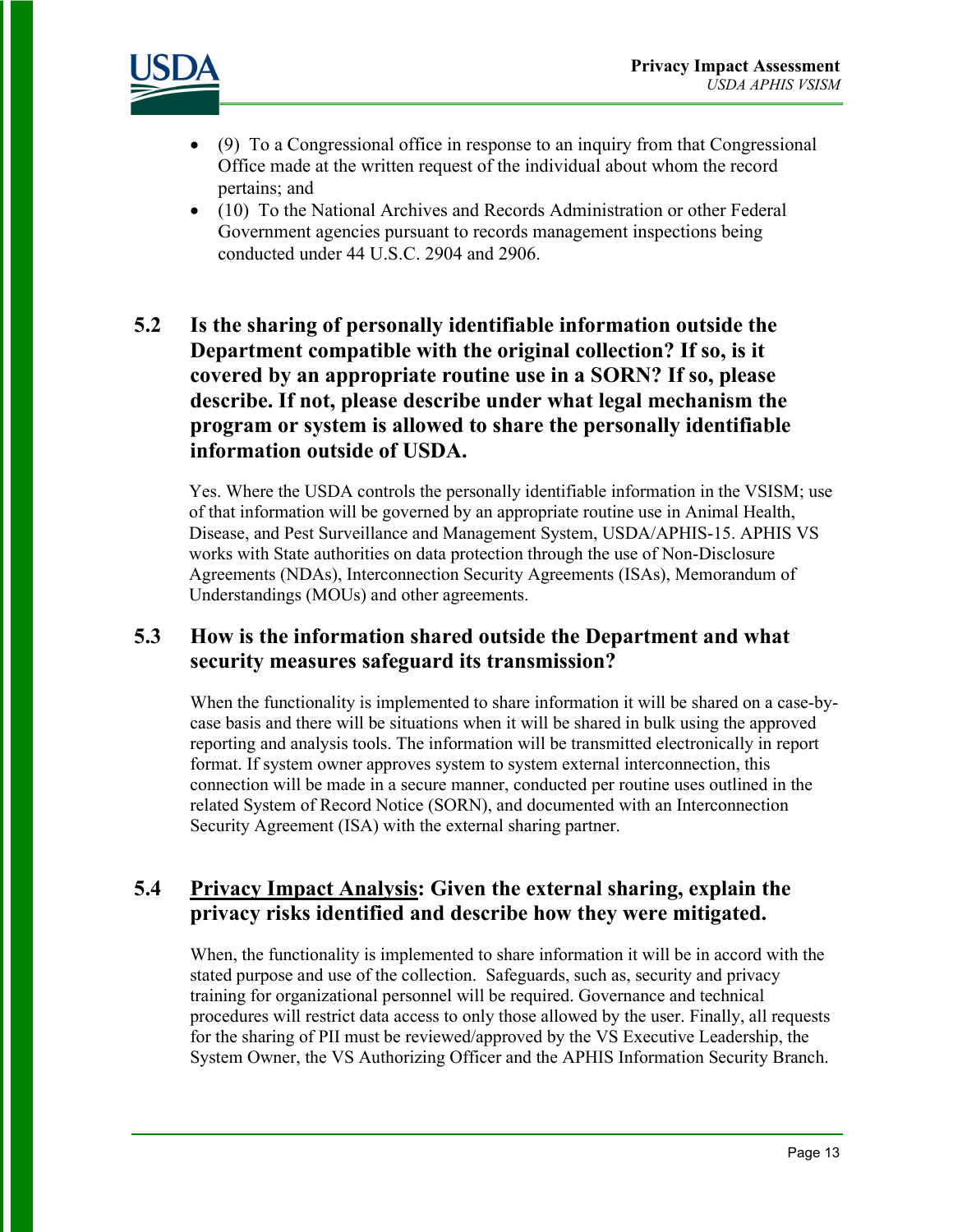

# **Section 6.0 Notice**

The following questions are directed at notice to the individual of the scope of information collected, the right to consent to uses of said information, and the right to decline to provide information.

# **6.1 Was notice provided to the individual prior to collection of information?**

Yes. The APHIS 15 SORN is the official notice.

#### **6.2 Do individuals have the opportunity and/or right to decline to provide information?**

Yes. In order to participate in the program individuals must provide information. When choosing to participate, individuals must provide certain information in order to receive animal health services from APHIS.

Also, individuals involved in animal disease investigations are required to provide information as governed by specific animal health laws and regulations of the state in which they reside.

## **6.3 Do individuals have the right to consent to particular uses of the information? If so, how does the individual exercise the right?**

No. The use of the information will be noted in the routine uses of the SORN.

# **6.4 Privacy Impact Analysis: Describe how notice is provided to individuals, and how the risks associated with individuals being unaware of the collection are mitigated.**

The System of Record Notice is the official notice. No information is collected without an individual's awareness. At the time of data collection, a form is being completed or the individual is speaking with a Federal or State employee. Information pertains to health status and location of an individual's animals.

# **Section 7.0 Access, Redress and Correction**

The following questions are directed at an individual's ability to ensure the accuracy of the information collected about them.

#### **7.1 What are the procedures that allow individuals to gain access to their information?**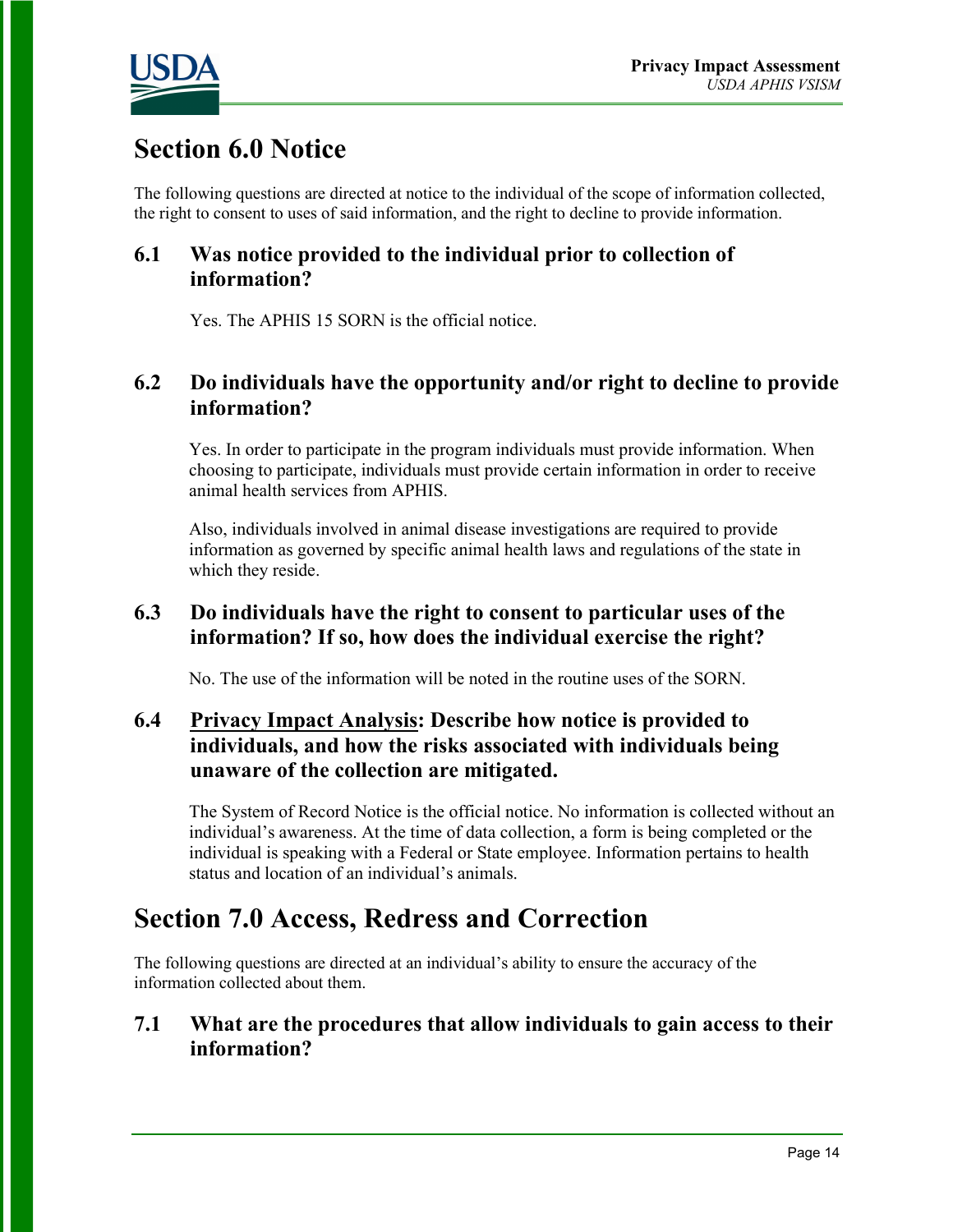

Any individual may obtain information from a record in the system that pertains to him or her. Request for hard copies of records should be in writing, and the request must contain the requesting individual's name, address, name of system of records, timeframe for the records in question, any other pertinent information to help identify the file, and a copy of his/her photo identification containing a current address for verification of identification. All inquiries should be addressed to the APHIS Privacy Act Officer, Legislative and Public Affairs, APHIS, 4700 River Road Unit 50, Riverdale, MD 20737-1232.

### **7.2 What are the procedures for correcting inaccurate or erroneous information?**

Any individual may contest information contained within a record in the system that pertains to him/her by submitting a written request to the system manager at the address above. Include the reason for contesting the record and the proposed amendment to the information with supporting documentation to show how the record is inaccurate.

### **7.3 How are individuals notified of the procedures for correcting their information?**

Individuals are notified of procedures by the animal health officials at the point of data collection.

### **7.4 If no formal redress is provided, what alternatives are available to the individual?**

Any individual may contest information contained within a record in the system that pertains to him/her by submitting a written request to the system manger to the APHIS Privacy Act Officer, Legislative and Public Affairs, APHIS, 4700 River Road Unit 50, Riverdale, MD 20737-1232. Include the reason for contesting the record and the proposed amendment to the information with supporting documentation to show how the record is inaccurate.

### **7.5 Privacy Impact Analysis: Please discuss the privacy risks associated with the redress available to individuals and how those risks are mitigated.**

The primary risk associated with the redress process is latency in making the correction. This risk is mitigated by empowering surveillance business representatives to address the update without IT intervention.

# **Section 8.0 Technical Access and Security**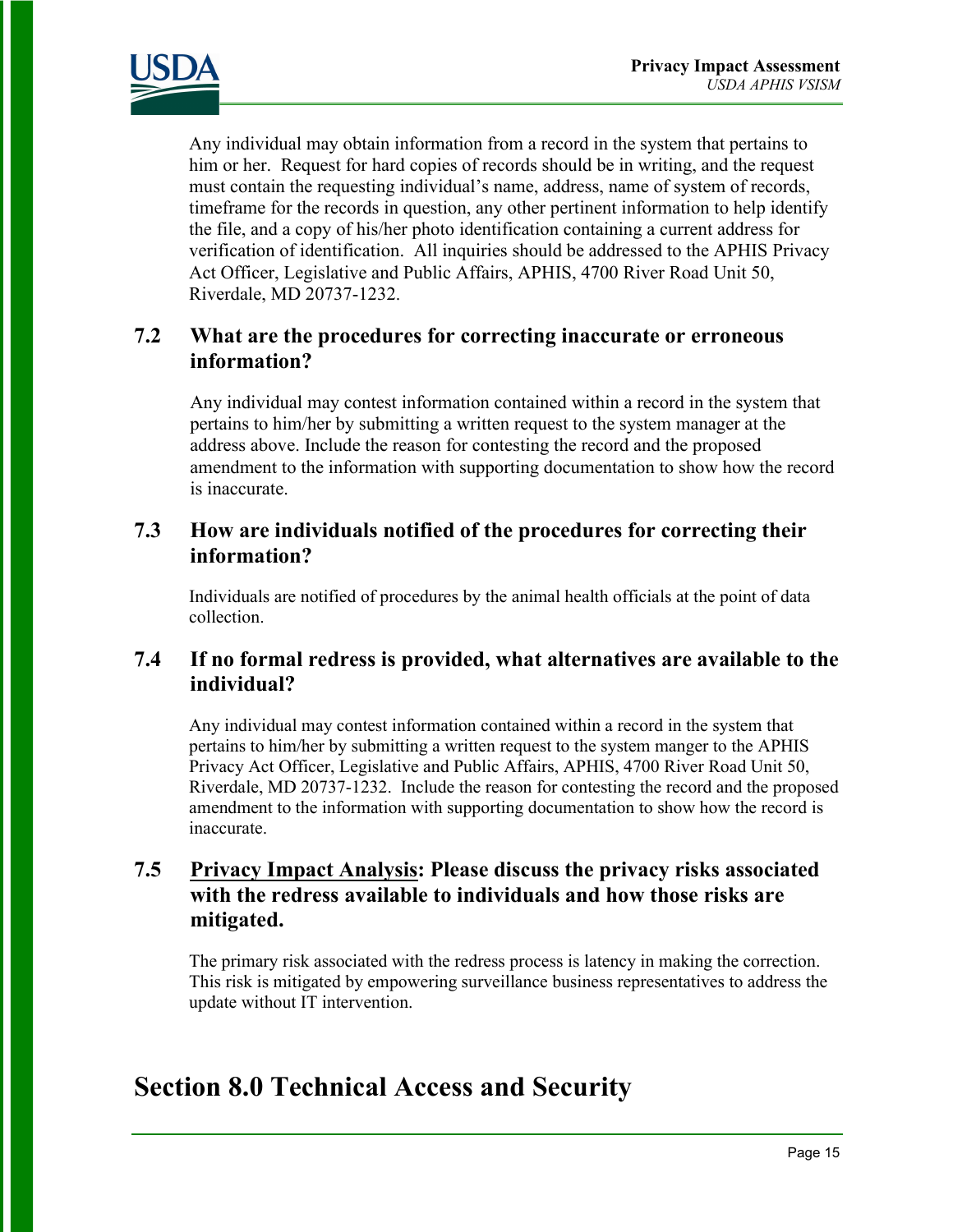

The following questions are intended to describe technical safeguards and security measures.

#### **8.1 What procedures are in place to determine which users may access the system and are they documented?**

Access to the USDA APHIS VSISM is based on the need to conduct business with USDA and is approved by an authorized APHIS VS official. Criteria, procedures, and controls are documented. Access must be requested in writing and approved by the supervisor or APHIS authorizing official.

Once access is authorized, users of USDA APHIS VSISM information are further controlled through electronic role-based access. The system is integrated with USDA eAuthentication application and requires level 2 authenticated access. Users must have a government issued login and password that is controlled and managed either at the Veterinary Services district or local VS offices. Password controls, procedures, responsibilities and policies follow USDA departmental standards.

#### **8.2 Will Department contractors have access to the system?**

Currently there are no VS IT contractors accessing this system.

#### **8.3 Describe what privacy training is provided to users either generally or specifically relevant to the program or system?**

All APHIS employees provided access to the USDA APHIS VSISM application are required to complete annual Information Technology (IT) Security Awareness Training and must sign APHIS Rules of Behavior form prior to receiving access to the information system. VS system owners and technical staff are required to complete Protecting PII training each year.

#### **8.4 Has Certification & Accreditation been completed for the system or systems supporting the program?**

Yes. Authority to Operate expires 5/22/2021.

### **8.5 What auditing measures and technical safeguards are in place to prevent misuse of data?**

In accordance with FIP 199/200 Moderate Baseline Security Controls. Some of the technical safeguards for VSISM using Dynamics CRM is a security model that includes auditing, role-based views, field-level security, and division of security. This means any events, such as create, modify, soft delete, as well as users, and old and new values are audited at the field level. Even the audit history on individual record and/or audit history summary is also tightly controlled with separate security settings to protect the integrity of the log. The security model provides users with access only to the appropriate levels of information based on their role(s). Furthermore, views and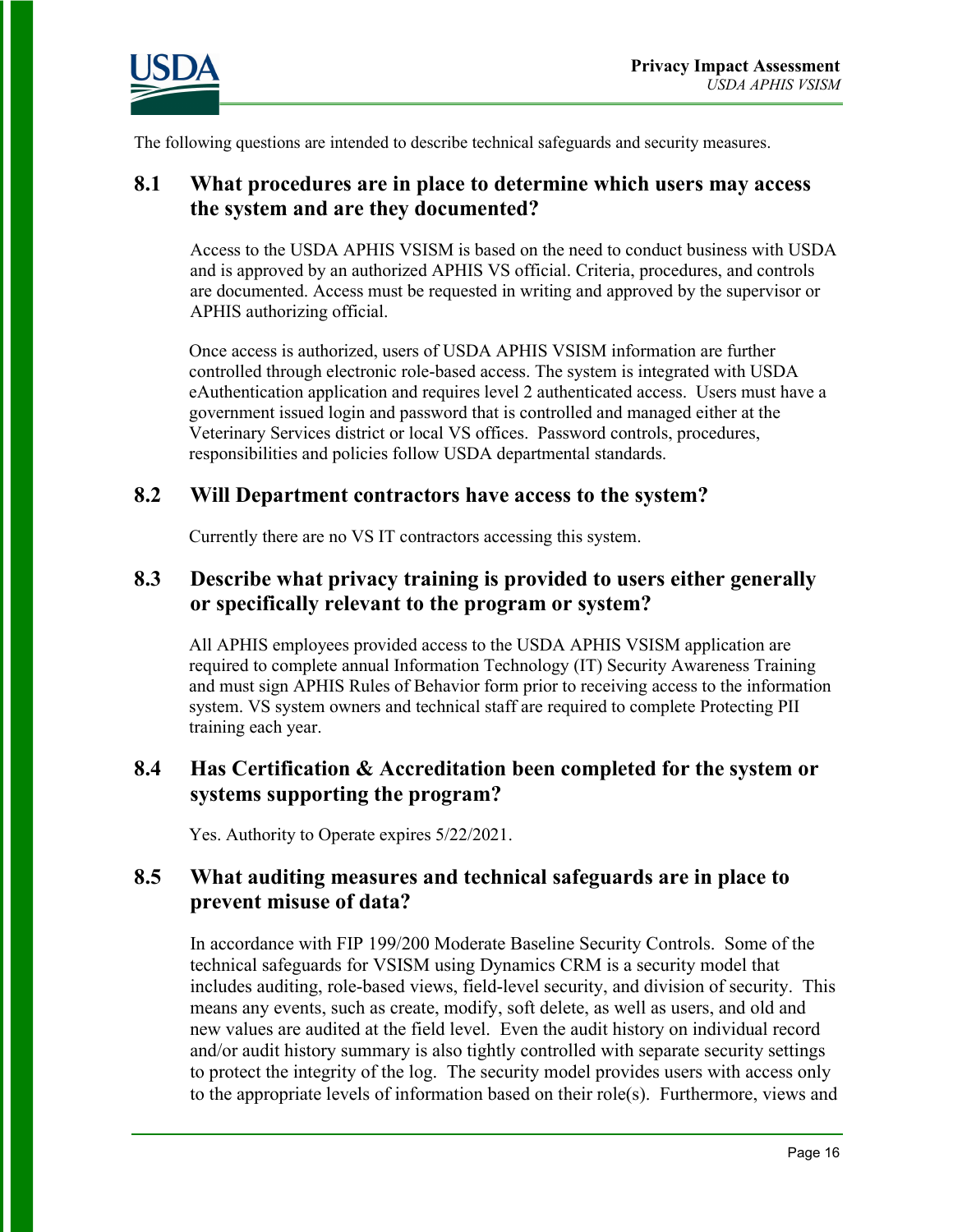

field-level are role-based as well; preventing users from seeing, accessing, and/or making changes to individual fields or records they do not have access to. Finally, access control is a combination of eAuthentication (user credential and authentication) and authorization (VSISM roles).

# **8.6 Privacy Impact Analysis: Given the sensitivity and scope of the information collected, as well as any information sharing conducted on the system, what privacy risks were identified and how do the security controls mitigate them?**

Unauthorized disclosure of employee and other personnel information, as identified in Section 1.1 above, is the primary privacy risk to information shared both internally and externally to the USDA. This risk is mitigated through technical and procedural information security controls levied on internal and external holders of USDA APHIS VSISM data. USDA APHIS VSISM and MRP Azure Cloud technical security controls are delineated in the current USDA APHIS VSISM System Security Plan.

VSISM can only be accessed by personnel who have logged in with their e-Authentication PIV or e-authentication username/password credential and have been authorized with specific VSISM role(s). If data is retrieved, no record of data queried is kept but individual must have user access and rights to access data. User access and changes to data are captured in audit logs. Users must be authenticated and have role based access to data which is limited on a need-to-know basis to the users business unit and teams (both state level access and commodity group).

# **Section 9.0 Technology**

The following questions are directed at critically analyzing the selection process for any technologies utilized by the system, including system hardware and other technology.

# **9.1 What type of project is the program or system?**

The USDA APHIS Veterinary Services Integrated Surveillance Modules (VSISM) is a major application (MA) that collects, manages, and evaluates animal health data for disease management and surveillance programs.

## **9.2 Does the project employ technology which may raise privacy concerns? If so please discuss their implementation.**

This application does not employ technology which may raise privacy concerns.

# **Section 10.0 Third Party Websites/Applications**

The following questions are directed at critically analyzing the privacy impact of using third party websites and/or applications.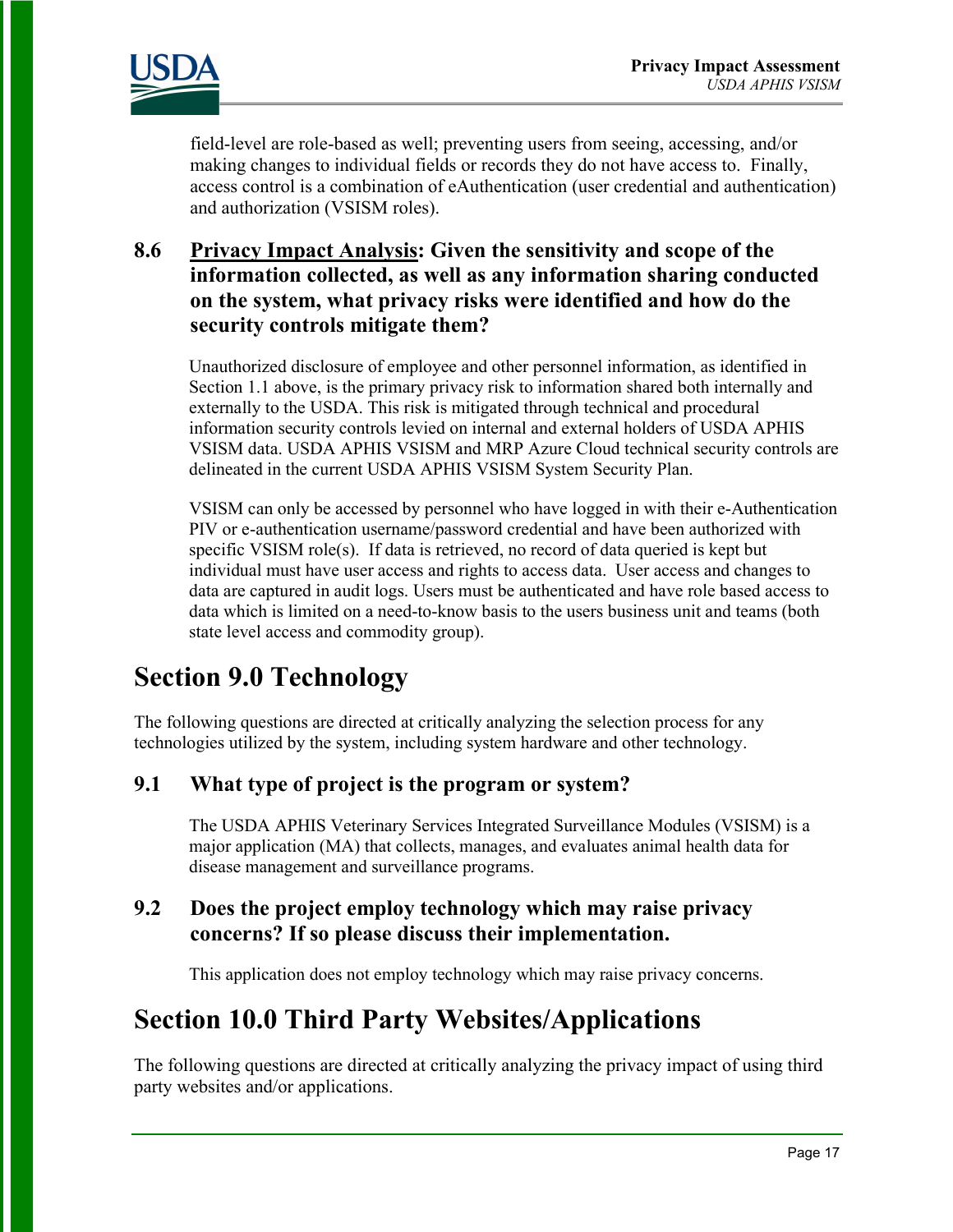

**10.1 Has the System Owner (SO) and/or Information Systems Security Program Manager (ISSPM) reviewed Office of Management and Budget (OMB) memorandums M-10-22 "Guidance for Online Use of Web Measurement and Customization Technology" and M-10-23 "Guidance for Agency Use of Third-Party Websites and Applications"?**

> OMB M-10-23 has been distributed by APHIS VS to the system owner and both have been reviewed..

# **10.2 What is the specific purpose of the agency's use of 3rd party websites and/or applications?**

Not applicable. USDA APHIS VSISM does not use third party websites or applications.

**10.3 What personally identifiable information (PII) will become available through the agency's use of 3rd party websites and/or applications.**

Not applicable. USDA APHIS VSISM does not use third party websites or applications.

**10.4 How will the PII that becomes available through the agency's use of 3rd party websites and/or applications be used?**

Not applicable. USDA APHIS VSISM does not use third party websites or applications.

### **10.5 How will the PII that becomes available through the agency's use of 3rd party websites and/or applications be maintained and secured?**

Not applicable. USDA APHIS VSISM does not use third party websites or applications.

**10.6 Is the PII that becomes available through the agency's use of 3rd party websites and/or applications purged periodically?** 

Not applicable. USDA APHIS VSISM does not use third party websites or applications.

### **10.7 Who will have access to PII that becomes available through the agency's use of 3rd party websites and/or applications?**

Not applicable. USDA APHIS VSISM does not use third party websites or applications.

# **10.8 With whom will the PII that becomes available through the agency's use of 3rd party websites and/or applications be shared - either internally or externally?**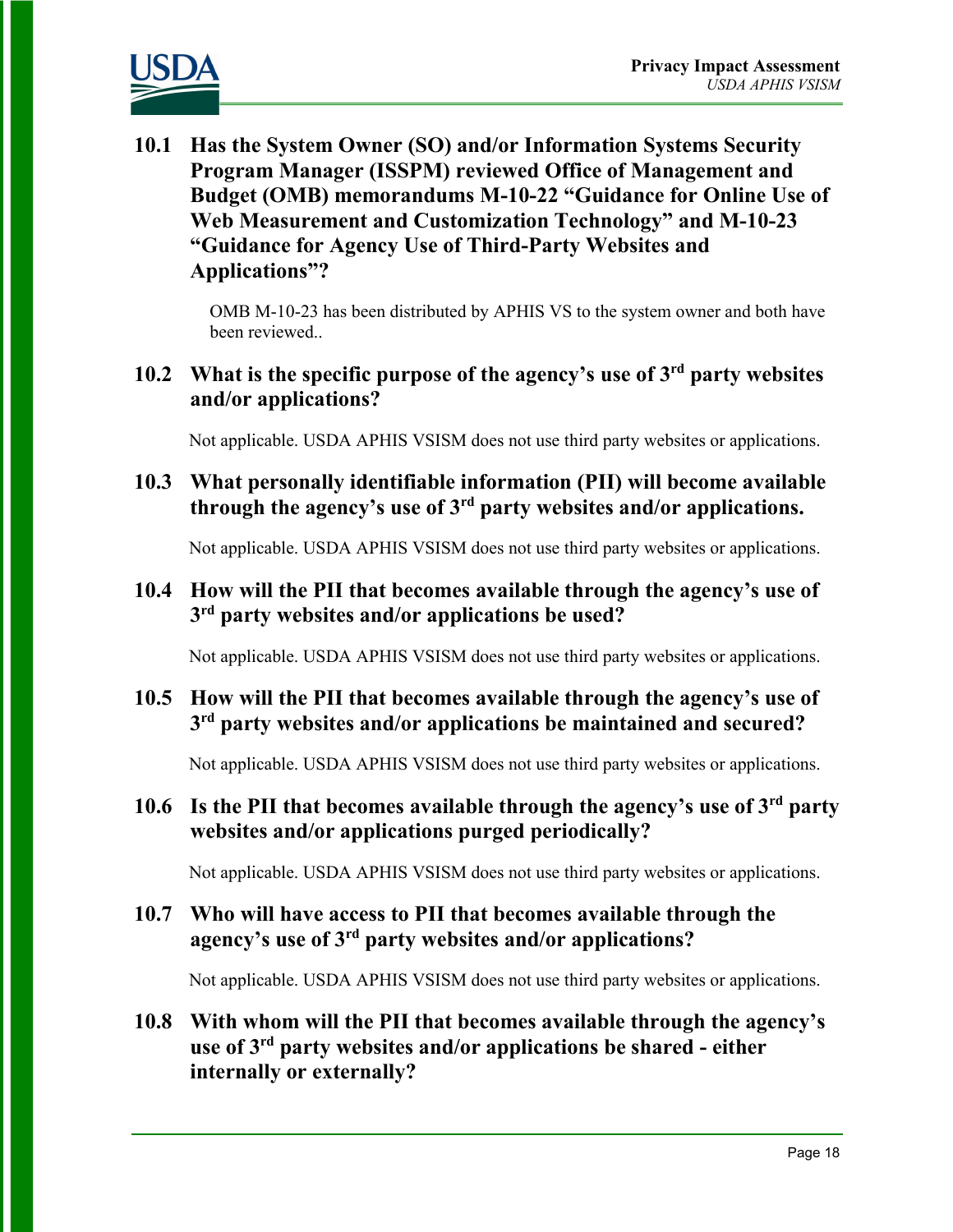

Not applicable. USDA APHIS VSISM does not use third party websites or applications.

# **10.9 Will the activities involving the PII that becomes available through the agency's use of 3rd party websites and/or applications require either the creation or modification of a system of records notice (SORN)?**

Not applicable. USDA APHIS VSISM does not use third party websites or applications.

#### **10.10 Does the system use web measurement and customization technology?**

Not applicable. USDA APHIS VSISM does not use third party websites or applications.

*If so, is the system and procedures reviewed annually to demonstrate compliance to OMB M-10-23?*

Not applicable. USDA APHIS VSISM does not use third party websites or applications.

### **10.11 Does the system allow users to either decline to opt-in or decide to opt-out of all uses of web measurement and customization technology?**

Not applicable.

## **10.12 Privacy Impact Analysis: Given the amount and type of PII that becomes available through the agency's use of 3rd party websites and/or applications, discuss the privacy risks identified and how they were mitigated.**

Not applicable.